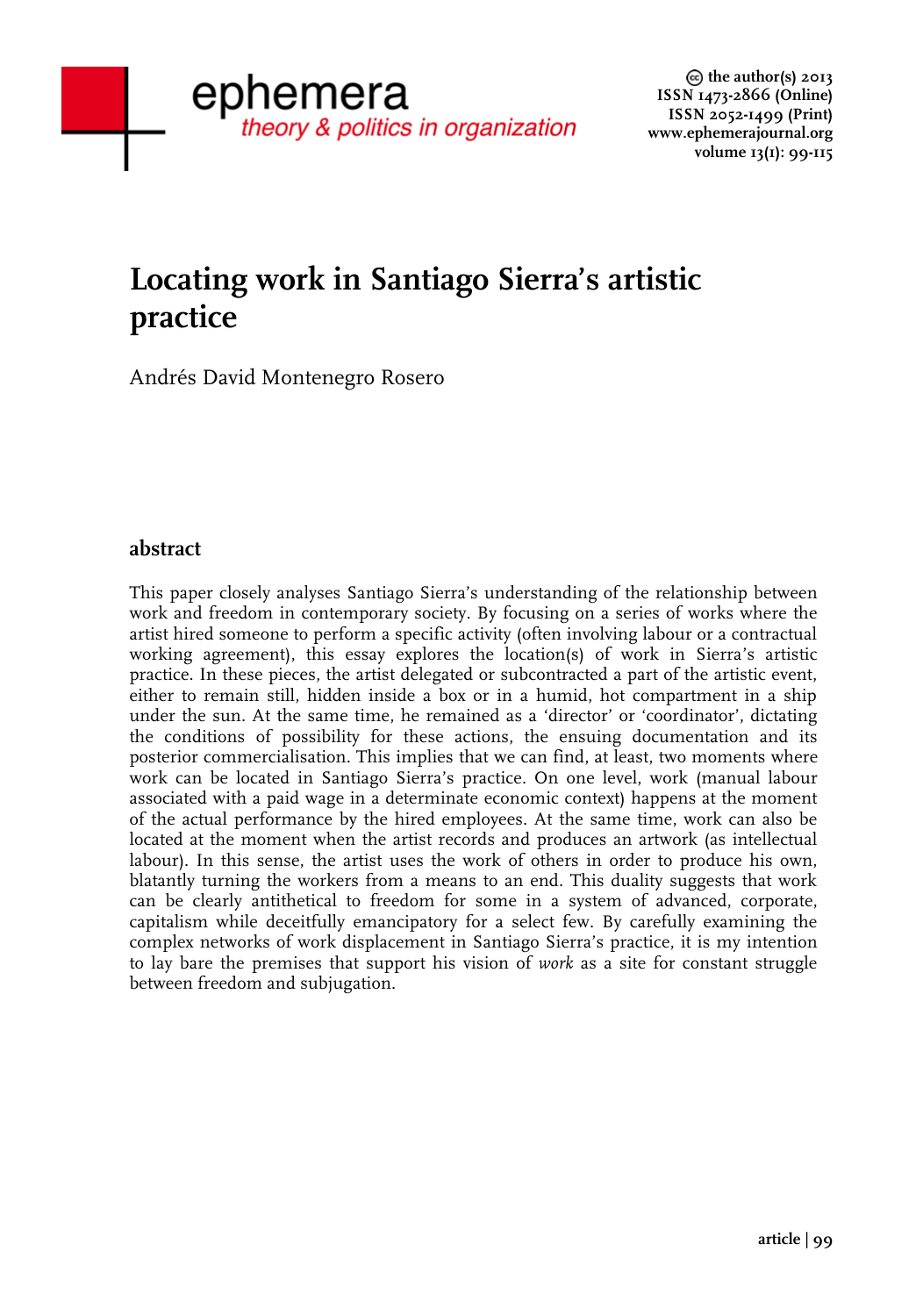# **Introduction**

On many occasions, Santiago Sierra's pieces have fallen under heavy criticism.<sup>1</sup> Accused of being unethical, exploitative or authoritative, many of his works have shocked both audiences and art critics alike. As exemplified by *245 cm3* (2006), a work that was closed prematurely due to the pressure exerted by the local media, in many cases his constant provocation has even resulted in outright censorship. In this case, the pressure exerted by several media groups led to the eventual cancellation of the show based on the claim that Sierra had built a literal gas chamber in a Synagogue in Germany. Similarly, he's been accused of using and exploiting underprivileged people with the intention to make a profit by selling their effort as artworks and, therefore, endowing it with value beyond the actual cost of materials and actual labour. Under this interpretative frame, Sierra's practice is viewed as nothing else but the unscrupulous exploitation of generally underprivileged situations by a historically privileged subject. This implies a vertical power relation, where the artist is located in a superior subjugating position casting a moral judgement on a specific situation. Under this perspective Sierra's work only reproduces the methodologies of economic exploitation as configured by the current capitalist system. As a result, Sierra's art is viewed as an expendable non critical re-enactment of power, worthy only of derision and cynical commentary, and used only as a counterpoint to laud artistic practices that seek the cohesion of the human tissue or a revolutionary, pseudoactivist engagement with political issues.

One of such tendencies, what became known as relational aesthetics, theorised on 'the extent to which art has become, more immediately and above all else, a matter of its social constitution' (Martin, 2007: 370). Understanding art as social experiments, Nicolas Bourriaud's theory promoted works of art that, in his opinion, 'outlined…hands-on Utopias', based on a desire to 'prepare and announce a future world' (Bourriaud, 1998: 4). The desire to 'model possible universes…', to 'inhabit the world in a better way' (1998: 5), drives Bourriaud's account of artists such as Felix González-Torres, Rirkrit Tiravanija or Carsten Höller. These artistic practices are lauded for offering a range of 'services' or 'models of sociability' which aim at 'fill(ing) in the cracks in the social bond', to '…patiently re-stitch the relational fabric' between individuals (Bourriaud, 1998: 16). Bourriaud's description of several 'relational aesthetics' projects state:

Rirkrit Tiravanija organises a dinner in a collector's home, and leaves him all the ingredients required to make a Thai soup. Philippe Parreno invites a few people to pursue their favourite hobbies on May Day, on a factory assembly line. Vanessa

I For images of the works discussed and further information see www.santiagosierra.com.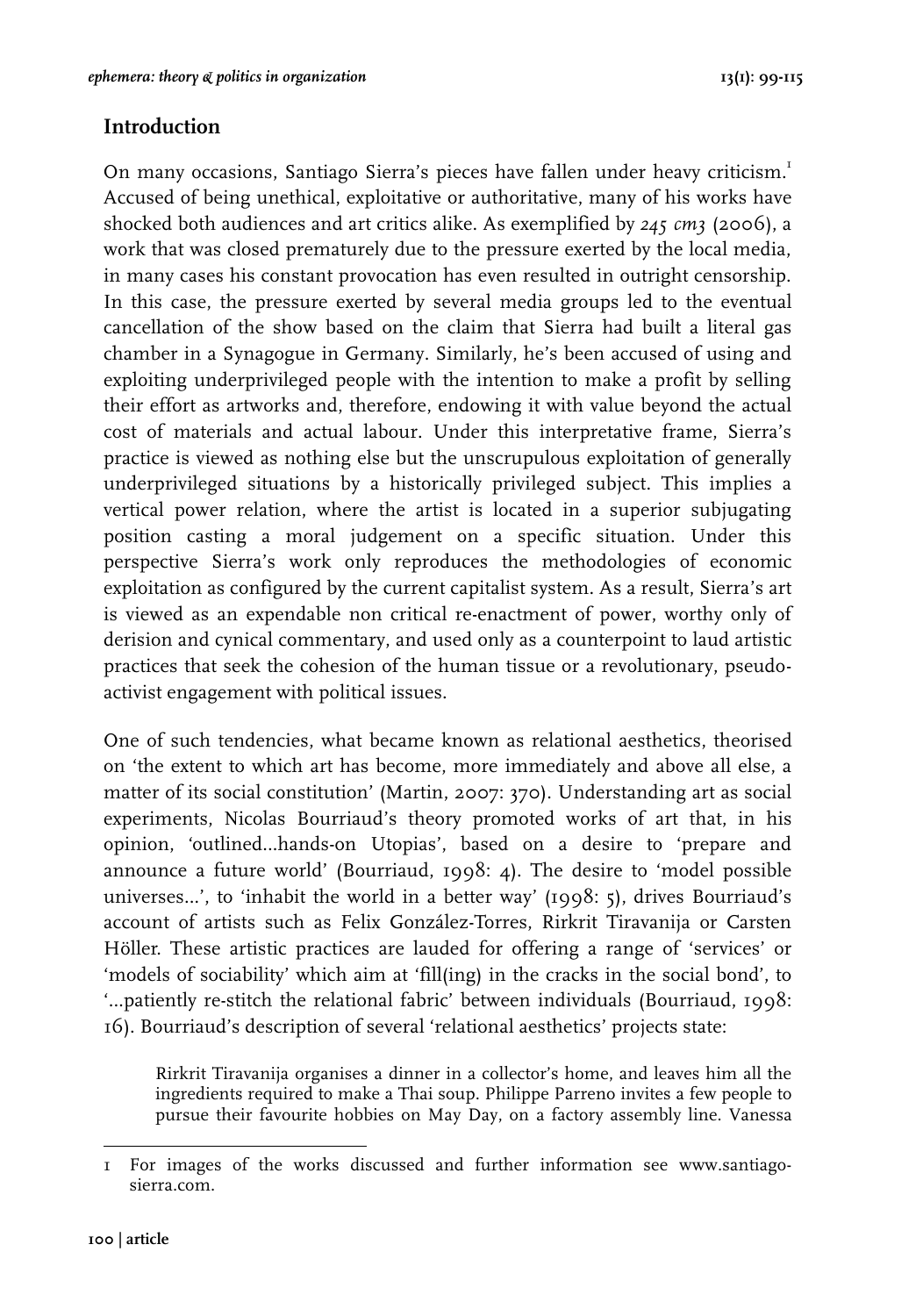Beecroft dresses some twenty women in the same way, complete with a red wig, and the visitor merely gets a glimpse of them through the doorway. Maurizio Cattelan feeds rats on 'Bel Paese' cheese and sells them as multiples, or exhibits recently robbed safes. In a Copenhagen square, Jes Brinch and Henrik Plenge Jacobson install an upturned bus that causes a rival riot in the city. Christine Hill works as a check-out assistant in a supermarket, and organises a weekly gym workshop in a gallery. Carsten Höller re-creates the chemical formula of molecules secreted by the human brain when in love, builds an inflatable yacht, and breeds chaffinches with the aim of teaching them a new song. Noritoshi Hirakawa puts a small ad in a newspaper to find a girl to take part in his show. Pierre Huyghe summons people to a casting session, makes a TV transmitter available to the public, and puts a photograph of labourers at work on view just a few yards from the building site. One could add many other names and works to such a list. Anyhow, the liveliest factor that is played out on the chessboard of art has to do with interactive, user-friendly and relational concepts. (Martin, 2007: 370)

Although never mentioning Sierra directly, the ameliorative, palliative and restorative rhetoric that characterises much of Bourriaud's *Relational aesthetics* reverberates through other current accounts of contemporary art<sup>2</sup>. In *Deconstructing installation art*, for example, Graham Coulter-Smith criticises Sierra for 'promulgating what might be called a politics of cynicism' (2009: 276). In his account, Sierra's practice is 'arrogant', 'derisory' and 'pretentious' (2009: 278), treating both public and hired performers as subordinate to the artist's will. Articulating what he calls the 'antithesis of participation', Sierra is criticised for producing *artworks* out of the 'exploitation' of generic others that, in the public circuit of art, act as a 'chic species of ethical credibility' (Coulter-Smith, 2009: 277). Additionally, Sierra's 'contempt' for the viewer is interpreted as a sign of smug, 'contemporary art star' behaviour that is deeply compromised with the institutional frame of the artworld (ibid.).

Similarly, in *Social works*, Shannon Jackson criticises Sierra's practice for being artist-centred and inextricably bound to the artworld. According to her, Sierra's projects rest heavily on the importance of his 'authorial name, one that receives artistic commissions, fees and royalties from an artworld network of biennial, public art commissioning, museum, and gallery-collector systems' (Jackson, 2011: 43). However, Jackson's biggest issue with Sierra's practice is that they eclipse the 'voice' of the hired performers, turning '… "collaboration" into a hiring relationship' that denies the identification of the participants and mentions 'little' of the 'histories of the participants' or even their names (2011: 68). For Jackson, Sierra's anonymisation of the worker, of his hired performers, not only neutralises, instrumentalises and rejects the individuality of his waged labourers, but also reinforces the power of the author and the economic circuit

<sup>2</sup> For a more detailed discussion of Bourriaud's disregard of Sierra's work, see Bishop (2004).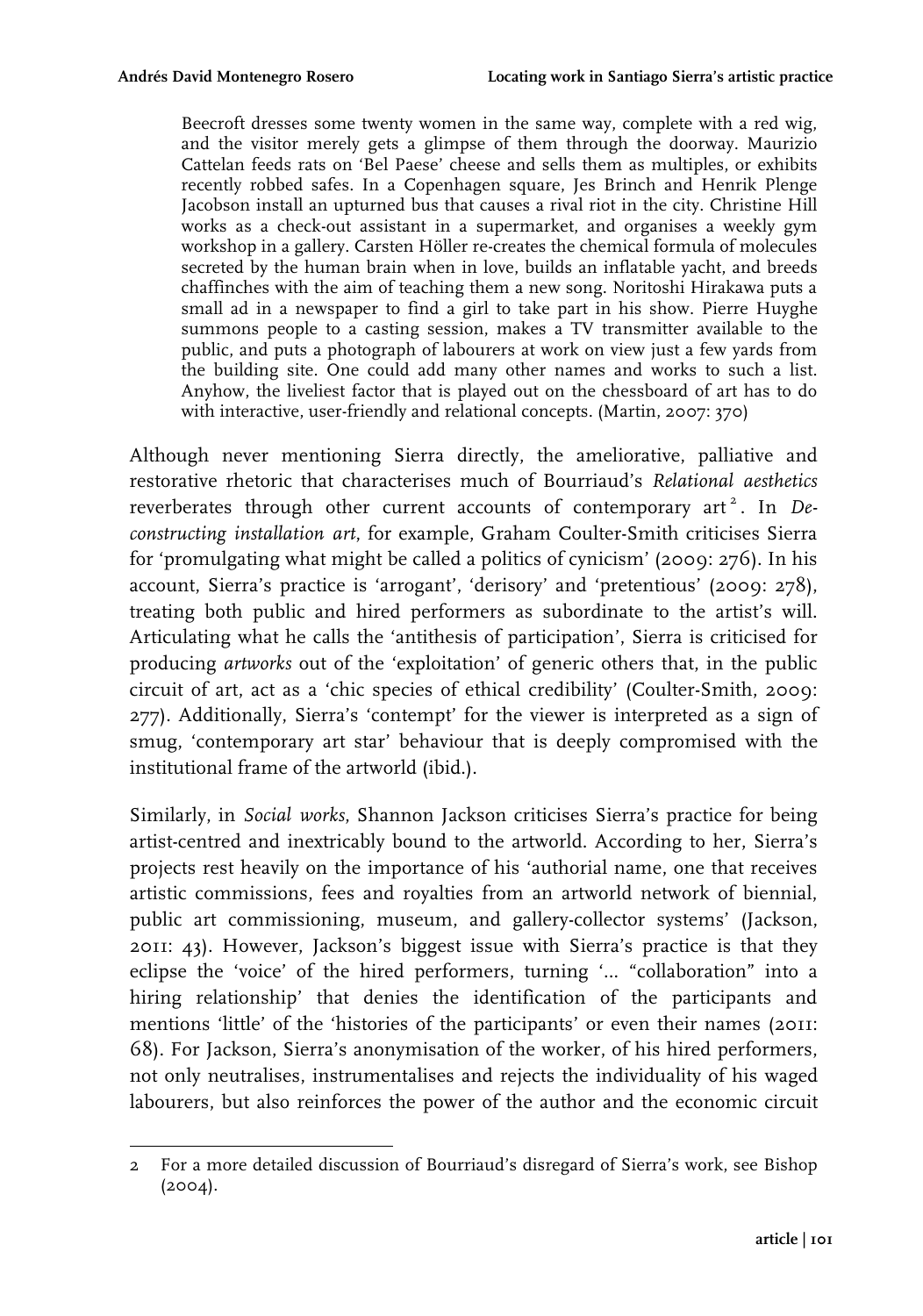that defines it. Grant Kester, in *Conversation pieces*, also criticises Sierra's approach for denying the possibility of 'dialogical exchange' between the participants and the artists. In his view, Sierra's practice offers no ethical or aesthetic critique for it does not seek to initiate or mobilise a new, particular social interaction; on the opposite, in Kester's account, Sierra's works try to 'teach us a lesson', through disruptive, destabilising, quasi-avant-garde gestures that judge the viewer to be ignorant about the realities of the artworld and society at large. By deploying the very same conflicts and contradictions encountered in our contemporary life, Sierra's works seek to 'enlighten' the public, to offer a 'cathartic' moment of socio-economic reality-check (Kester, 2004: 73).

Contrary to these opinions, this paper claims that there is a particular critical edge in Santiago Sierra's artistic practice. In the following pages I will argue that Sierra's work critically engages, not only the artworld, but the imbrication of this system with the larger schema of capital exchange and control. Here, I will argue that his works enact a tactic that could be described as criticality by complicity where the reproduction of economically determined mechanisms is aimed at unmasking the power relations implicit in a specific situation. Accompanied by a very negative, almost pessimistic, understanding of the current state of affairs, Sierra's complicity engages a series of notions fundamental to our times. Issues such as the supposed moral superiority of art, the role of contemporary art in the system of globalised capitalism, the relationship between work and freedom, are constantly addressed by works that focus on the politics of a particular space within a specific context. Under this frame, Sierra's work does not simply reproduce methodologies of exploitation but critically appropriates its procedures to bring to light the conditions – both social, economic and political – that configure a specific situation.

Standing against Bourriaud's advocacy for a 'positive' renegotiation of human relations, against Coulter-Smith belief in 'new-media' art as the solution to the worlds problems, against Jackson's 'testimonial' model and against Kester's ameliorative 'dialogical' practice, Sierra does not seek alternatives formations to the current state of affairs. One could argue that one implication of Sierra's practice is the *un-stitching* of the social bonds through the extreme re-enactment of its, also extreme, realities. Sierra's work does not seek a new alternative because it believes that under our present conditions it is impossible to conceive of worlds beyond the one we inhabit; not only impossible, but, perhaps, a waste of time. His practice does not point towards a different future but brings us back to one of the main premises of contemporaneity, the promise of *freedom* through *work.* As a result, his practice questions the premises on which many, less 'fatalistic' accounts are based; that is, the *possibility* of freedom and the role that labour, be it material or creative, plays in this process. Sierra's work does not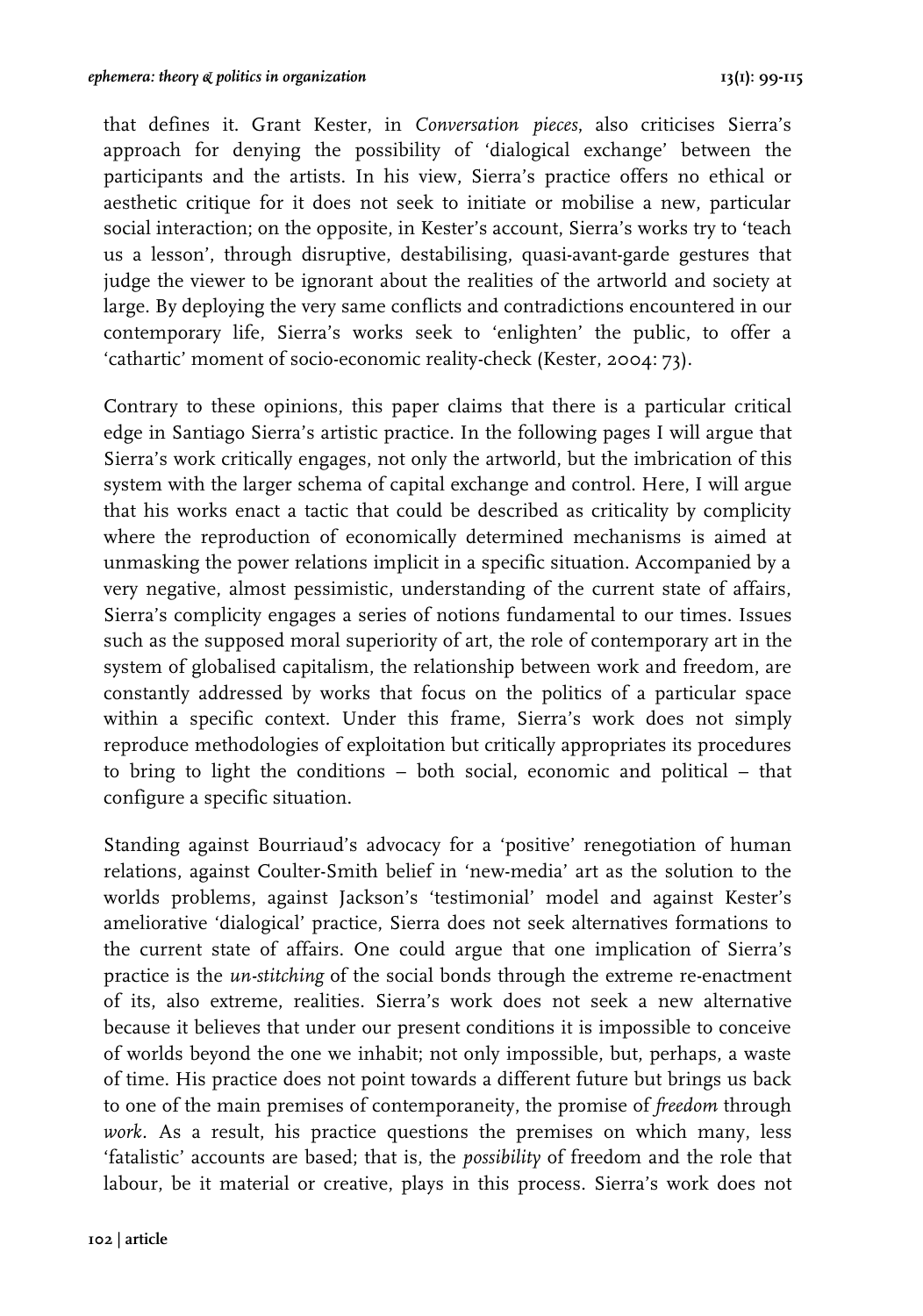posit emancipatory networks of participation because it denies that the conditions of possibility permit such imaginations. His work ushers a demand to re-evaluate the founding presupposition that, perversely, link *work* and *freedom*, and simultaneously, to re-evaluate the position that art plays in relation to that discourse.

# **Delegated labour**

One of Sierra's favoured artistic mechanisms is to hire a person, or a group of people and have them perform a determined task. As the art critic Claire Bishop has argued: '... "subcontracting" or "externalising" the work towards badly remunerated workers in developing countries' (2010), the artist has employed people to perform a series of activities which range from physical, manual labour to self-exhibition, invisibilisation and even tattooing.

### *Paid labor: Manual work*

It is important to mention that, although relatively new to mainstream performance art, using others is not a strategy 'original' to Santiago Sierra. Arguably, audience participation is now a given, if not a founding premise, for much of contemporary art. What makes Sierra's practice categorically different is the inclusion of an economic transaction, in the form of a contractual arrangement, as the organising principle for his pieces. In this sense, the artistic event is reduced to an exchange of goods (money) for services (delegated performance). The most significant historical referent for this performative method can be found in The *working class family* (1968-99), by the Argentinian artist Oscar Bony. Conceived for the exhibition *1968 Experiences*, sponsored by the Instituto Torcuato di Tella in Buenos Aires, Bony's piece elicited strong rejection from the public. According to Ana Longoni's description:

The piece featured a worker, his wife, and their ten-year old child sitting on a platform, on public display during the opening times of the show. They were accompanied by a soundtrack the artist created with recordings from sounds of their daily life at home. A sign announced, 'Luis Ricardo Rodríguez, a machinist by profession, is earning twice his normal salary for staying at the exhibit with his wife and child for the duration of the show'. (Longoni, 2008: 92)

Bony's piece was characterised by publicly displaying the private life of an industrial worker. Incorporating the worker's child and his wife (along with the soundtrack), the piece staged a private setting in the public realm. The work was, also, accompanied by a text that described the situation in clear terms and divulged the economic agreement behind the performance. By clarifying that the worker was being paid double as he would have in his regular job, Bony hinted at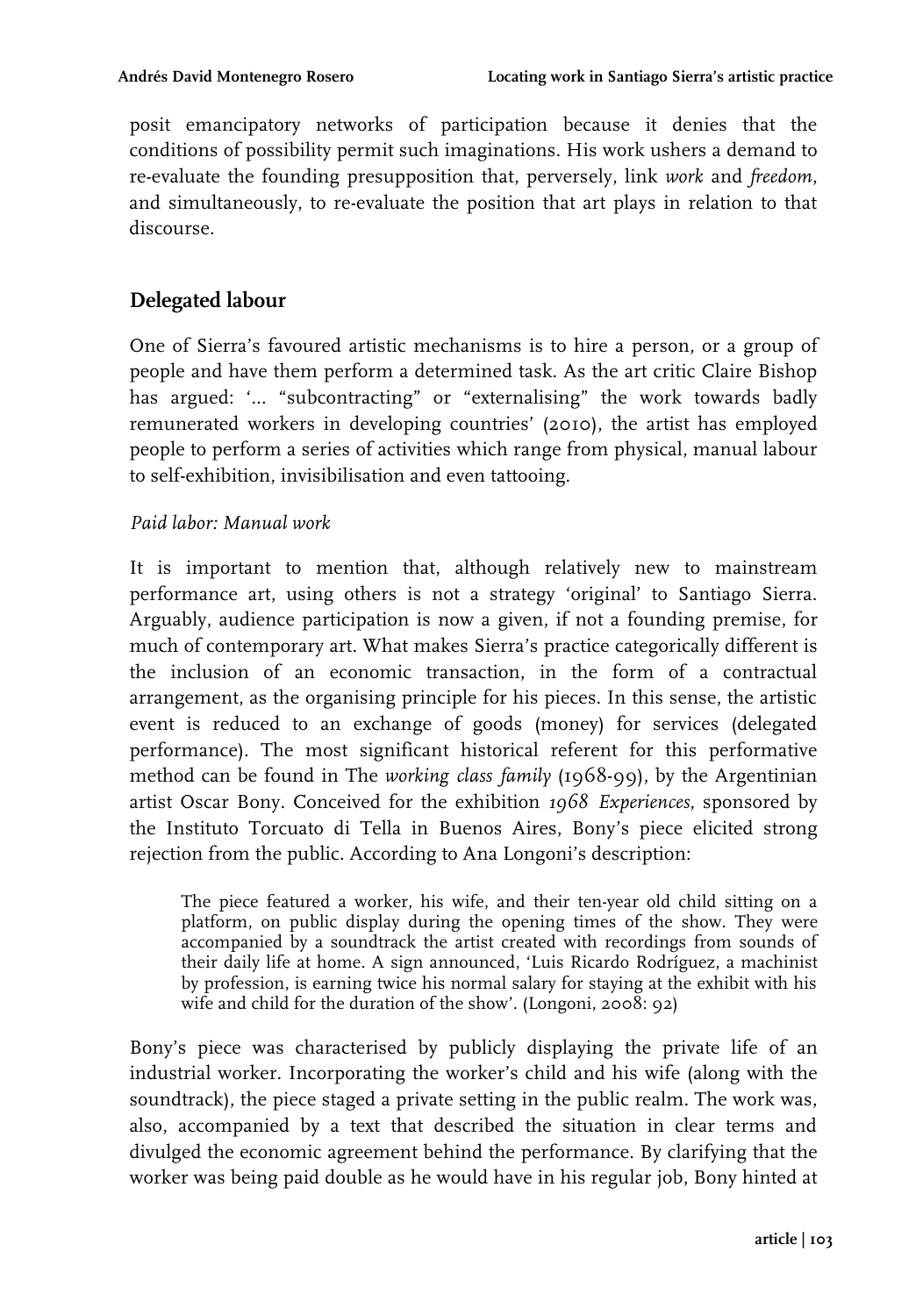the economic disparities that separated the working class family from the elite artistic audiences. At the same time, the duplication of the wage elevated the artistic activity (the public self-exhibition) and suggests that industrial, manual labour is an abject kind of work, at least not as profitable.

Like Bony, Santiago Sierra has also hired people to perform his pieces. In 1999, in Los Angeles, USA, Sierra produced *24 blocks of concrete constantly moved during a day's work by paid workers* (1999, hereafter *24 blocks*). As the title suggests, for this action the artist hired ten workers 'of Mexican or Central American origin..., of the type that usually offer to work in public places in Los Angeles' (Sierra, 2011) and commissioned them to continually displace the 24 forms along the gallery space. Using manual elements, such as crowbars and other metal props, the employees were meant to exert the maximum amount of effort for very little visible results, except for traces in the form of 'damage to the floors and walls of the gallery' (ibid.). After this repetitive action, Sierra decided to only exhibit the marks left by the workers such as food wrappers and drink containers, along with the metal bars assigned for this burdensome task. In works like these, Santiago Sierra retracts the body of the artist to an administrative role, saving it from having to undergo excruciating physical labour. In this case, a contractual economic agreement stipulated that the person had agreed to participate in an exchange of services, regardless of what these might have been. *24 blocks* is different from *Working class family* in two fundamental aspects: contrary to Bony's work, Sierra does not bring an intimate mood into his works. In his pieces, the workers are treated as units, isolated from their families and their personal lives. If, for Bony, the worker had an identity named 'Luis Ricardo Rodríguez', in Sierra's pieces they are devoid of any identification; they are nameless, public service-providers. At the same time, and perhaps even more importantly, Sierra's workers are not overpaid for their labour; they receive the minimum amount as stipulated by local laws. If Bony's piece elevated the artistic task of performing while deprecating industrial work, Sierra's works debases both. In this sense, performing for an artwork (being the work) is equated to working in a construction site; neither forms of labour elevate or emancipate the worker, not socially nor economically. On the contrary, they contribute towards its subjectification and domination. In Sierra's practice, art *work* debases and objectifies the person through its mercantilisation.

There are, however, many similarities between *Working class family* and *24 blocks.*  Sierra's practice is characterised by being accompanied by a short text that describes the conditions of possibility for each piece. Similar to the format used by Bony in his label, Sierra makes explicit where the workers came from, how they were hired and how much they received for their work. The text accompanying *184 Peruvian workers* (2007) serves as a perfect example of the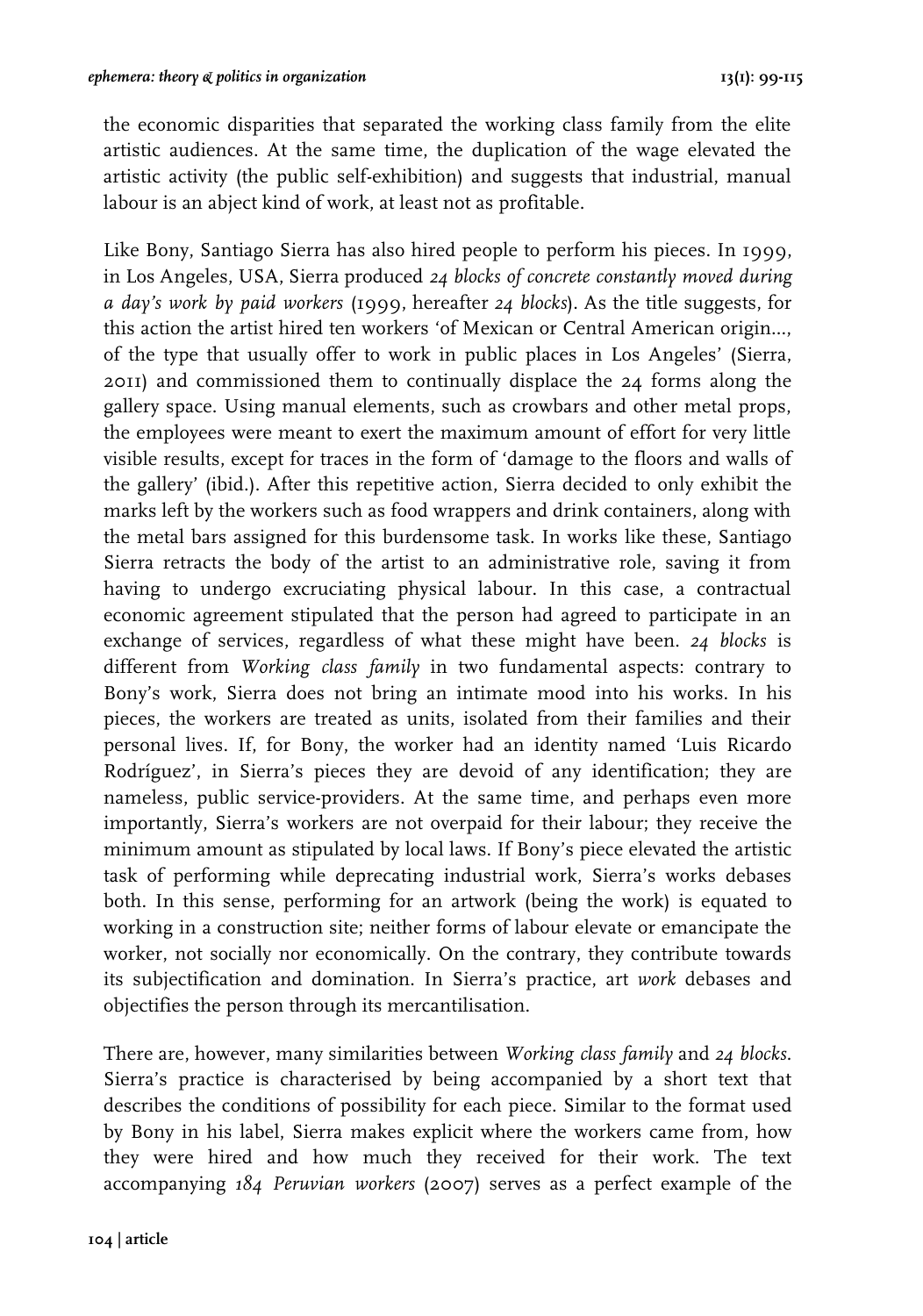structural and grammatical similarities between Bony's and Sierra's statements. It says: 'The workers were hired for 7000 Chilean pesos – around 15 dollars – and a meal to pose for this photographic series and to be part of a piece performed in the same place' (ibid.). Just like Bony, Sierra clarifies how much exactly he is paying his performers and states the worker's purpose (in Bony's case to 'just be exhibited', in Sierra's to 'pose for a photographic series and to be part of a piece performed in the same place') (ibid.).

#### *Hidden workers: immaterial work*

Sierra's strategy of hiding hired performers can be traced back to *8 people paid to remain inside cardboard boxes* (1999, hereafter *8 people*). For this piece, Sierra created eight boxes of residual cardboard and installed them according to a strict grid in the exhibition space (the top floor of a semi-occupied building in an industrial zone of Guatemala City, Guatemala)(Sierra, 2011). Confronted by the viewer, the boxes seemed to be, at first, parodied, precarious minimalist forms. What the public did not know, however, was that Sierra had hired several workers to remain seated inside these cardboard geometries. They had been put inside the boxes prior to the opening of the exhibition to the public, and were meant to remain silent and still for four hours, receiving 100 quetzals, about 9 dollars, per hour (ibid.). In this work, Sierra equated the tedious task of sitting in a still position under excruciating heat to the work carried out by a worker paving the streets or a university professor. In this sense, *8 people*, highlighted silent, excruciating labour as one materialisation of the concept of work.

Unsurprisingly, this work has had to undergo several changes in its program according to the contextual conditions of a particular exhibition space. For its Berlin version, *Workers who cannot be paid, remunerated to remain inside cardboard boxes* (2000, hereafter *Workers who cannot be paid...*), for example, Sierra hired Chechen political exiles in Germany who, because of their migratory status, are not allowed to work according to the country's legislation. With a similar temporality of six weeks and four hours a day, the workers had to collect their wages in secret as working for a salary could be understood as a breach of migratory regulations and could be a legal cause for deportation. Similar to the Guatemala piece, *Workers who cannot be paid...*, highlighted an unproductive task as economically productive labour. At the same time, and contrary to the Guatemala version, the piece also brought to light the economic limitations imposed upon migrant, underprivileged communities as it is articulated in a city like Berlin. By hiding the 'illegal' workers, Sierra underscored their condition as marginalised, secluded and economically disadvantage. Similarly, the New York iteration of the piece also emphasised marginalised sectors of capitalist society. In this case, the majority of the people who answered Sierra's call were women of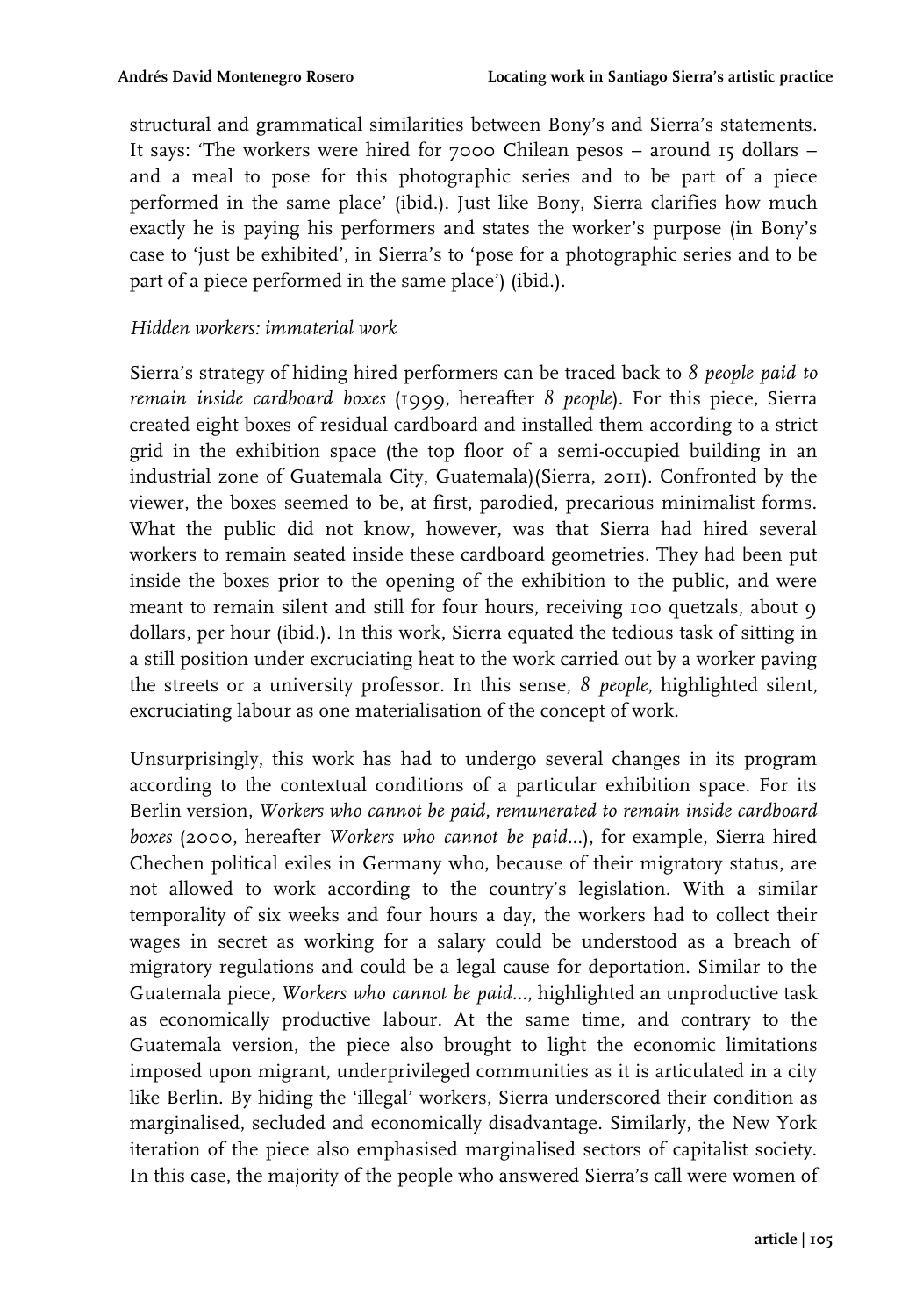either black or Mexican origin. Different from *Workers who cannot be paid...* and *8 people,* for *12 workers paid to remain inside cardboard boxes* (2000, hereafter *12 workers paid*)*,* Sierra had to create a completely new binding agreement because of the strict employment laws specified by the US. In order to avoid 'formal complaints being made about the working conditions, that is remaining locked up for four consecutive hours' (Sierra, 2011), Sierra hired these performers as extras, not as direct participants, 'due to the fact that legislation is permissive in this case' (ibid.).

## **Locating** *work* **in Santiago Sierra's practice**

In 2001, in Barcelona, Sierra produced *20 workers on a ship's hold* (2001)*.* The piece was simple; it consisted of a hired cargo boat that picked up 20 passengers at different points along the port. The passengers were to remain hidden in the cargo compartment of the vessel for the duration of their stay. They received 4000 pesetas – about 20 dollars – for three hours of their time. A year before, in *12 workers*, the artist hired several workers, the majority being black women or of Mexican origin, and paid them the minimum wage  $-$  10 dollars an hour  $-$  to remain seated inside individual cardboard boxes. For this pieces, the artist delegates or subcontracts a part of the artistic event, either to remain still inside a box or in a humid, hot compartment in a ship under the sun. At the same time, remaining as a 'director' or 'coordinator', the artist also dictated the conditions of possibility for these actions, the rules of the contract, the ensuing documentation, the art object, and its posterior commercialisation, as an artwork. This implies that we can find, at least, two moments where *work* can be located in Sierra's practice. On one level, *work* (manual *labour* associated with a paid wage in a determinate economic context) happens at the moment of the actual performance by the hired employees, either the sitting in the boxes or the hiding in the ship. At the same time, *work* can also be located at the moment when the artist records and produces the *artwork* (as intellectual, symbolic *labour*). Work, in this sense, is located in two different subjects, the performers and the artist.

Contrary to many artistic products, where *work* is centralised in the figure of the artist as producer of an artistic object or idea, Sierra's practice posits a complex network of *work* displacement, not only in physical terms, but also in terms of meaning, where the semantic unit *work* refers to very different actions with different significations and implications. For the hired performers, *work* seems to imply a contractual agreement where a specific fee is exchanged for a service, which, in most cases, is demeaning, humiliating or unproductive. *Line of 30cm tattooed on a remunerated person* (1998), or *A person paid for 360 continuous working hours* (2000), exemplify how *work*, for Santiago Sierra's performers,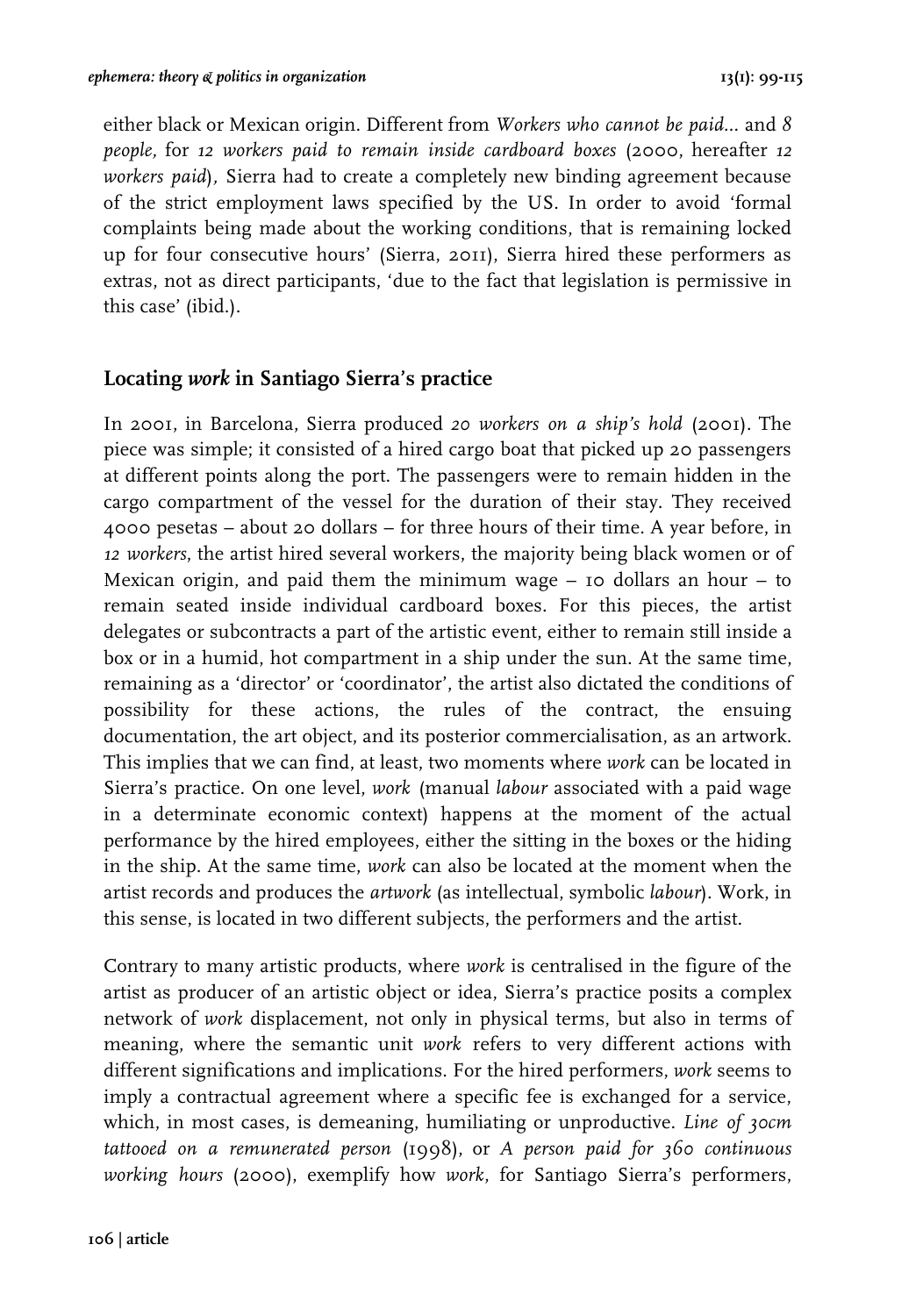means subjugation justified by an economic transaction, a wage. Freedom, in this scenario, is completely surrendered to the working mechanics of advanced capitalist societies in two ways: in the first place, freedom is denied at the level of opportunity and necessity, which means that the basic conditions of capitalist societies do not provide the conditions of possibility for a true free individual. At the same time, freedom is conditioned by the desires and necessities of the context that surrounds the individual, and in this manner, limited to the expectations and perverse needs of an outside. As Vilela Mascaró argues: 'What he [Sierra] is saying over and over again is that he is able to sell thin-air, busrides, pictures of empty buildings, blocks of shit, or gold necklaces because *someone, somewhere* (as the poor scavengers from India) was forced – usually through violent means – to work for a pittance, and someone somewhere else, was willing and able to pay a lot of money for them' (2008a: 23).

For the artist, however, *work* means something different. As demonstrated in the section dealing with his artistic practice, Sierra's role is usually that of a distanced director, not an involved, direct participant. As exemplified by pieces where he subcontracts the main actions (such as the tattooing pieces or the hired group performances), Sierra avoids explicit involvement in the enactment of the piece. This does not mean, however, that he is completely absent from the pieces – quite the contrary, as *245m3* exemplifies*,* the works develop and abide following his careful instructions. *Work*, in this sense, means an activity that is less physical than moving blocks or being tattooed, for example, and more intellectual or symbolic. Operating in the realm of cultural labour, *work* for Sierra implies much more freedom than for his hired performers. As his pieces demonstrate, it is not him who is hidden at a party or exposed according to the colour of his skin. Instead, he triggers and documents a particular situation remaining tangentially implied (through documentation) but directly involved (by setting up the project).

*Work* also means differently in terms of economic remuneration. Whereas for the hired performers *work* means a wage that, more or less, corresponds to the socially convened minimum payment for someone's labour, *work*, for Santiago Sierra, implies an enormous economic gain. Operating in the privileged site of the artworld, Sierra's *work* is worth much more than the work of an illegal street vendor in Venice or a political refugee in Germany. Whereas for the hired performers the wage resulting from their work may be enough for their basic sustenance, the artist's pay-cheque (and in this specific case Santiago Sierra's), is much more than the earnings of the actual labourer. Under this perspective, Sierra's *work* has a higher economic value than the manual labour of an unprivileged individual, which also implies a higher status than the workers'. In this sense, *work* is rendered as a means to economic betterment which, in our contemporary capitalist society, also implies individual betterment and freedom.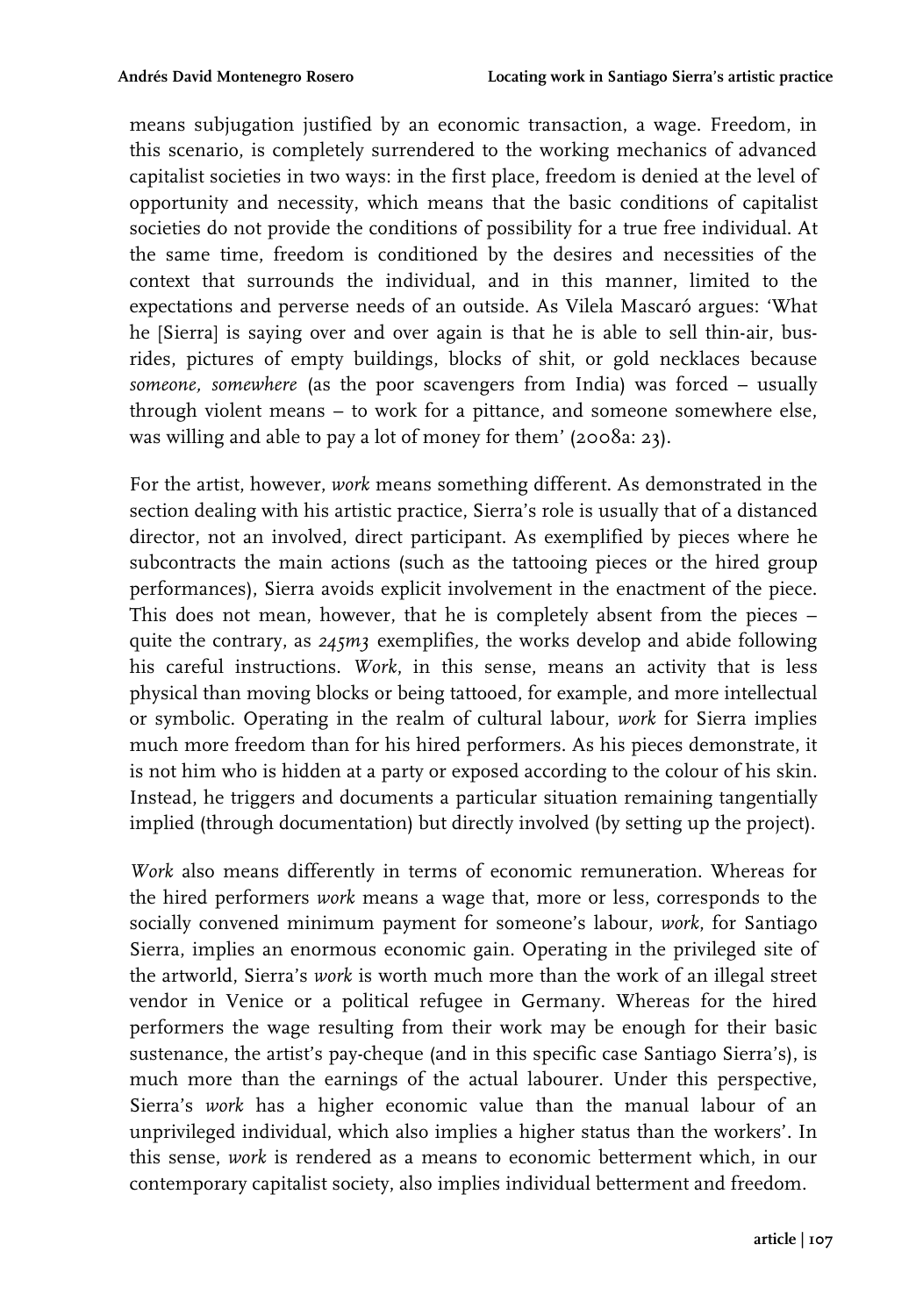Sierra's practice articulates two opposing understandings of *work.* On the one hand, *work* implies the individual's direct subjugation to an economic system that fosters and maintains the conditions of possibility that condition its subjectivity. On the other hand, *work* entails the possibility for betterment and for the achievement of some degree of economic emancipation. This duality suggests that *work* can be antithetical to *freedom* in a system of advanced, corporate, capitalism while at the same time emancipating to a select few. Although these perspectives might seem contradictory, their ultimate implications are very similar. The artist's *work* is not an activity that is performed outside a particular framing system, in this case capitalist. As a result, the artist's work is also imbricated in the overarching structure, being subject to its expectations and demarcations. As a result, the symbolic *work* carried out by Sierra is only deceptively liberating as, in the end, it also reproduces mechanisms that subject the artist to the conditions imposed by the system itself. These conditions are expressed through the mechanisms of circulation and reception generated by the system itself that tend to be articulated only according to its interests in an exclusive configuration. As a result, the *work* of the artist is just as subjugated and subjugating as the *work* of the hired performers, regardless of what their actual value, bot economic and social, may be. *Work*, therefore, is configured as a site of constant struggle between individual freedom and economic, systemic subjugation where the winner is, unsurprisingly, the established order.

### *In-visibility*

In terms of *work*, it is clear that Sierra's pieces invite the spectator's gaze to oscillate between two contingent understandings of the word. These meanings, and their ensuing implications, are determined by the societal locus occupied by the *workers.* The delegated performers are characterised as underprivileged subjects and, therefore, *work*, in their case, entails a subjugating, demeaning practice. For the artist, however, and given its placement within the elite circle of contemporary art, *work* implies a means for emancipation and personal betterment, albeit the deceitful character of the economic transaction. By not offering a stable site where the audience can successfully recognise where *work* happens, the pieces constantly shift perspectives and in its perpetual movement, render the original sites of *work* invisible. By this I mean that in the constant displacement of *work* from one context to the next, the spectator never fully grasps the existence of a subject(s) that generates the work. In Sierra's pieces, often what ultimately matters is the end product of a particular action, not so much the protagonists of it. In *250cm line tattooed on 6 paid people* (1999)*,* for example, the importance is placed on the tattooed line at the end of the artistic action, not in the stages, or the performers, or even the tattooer. What matters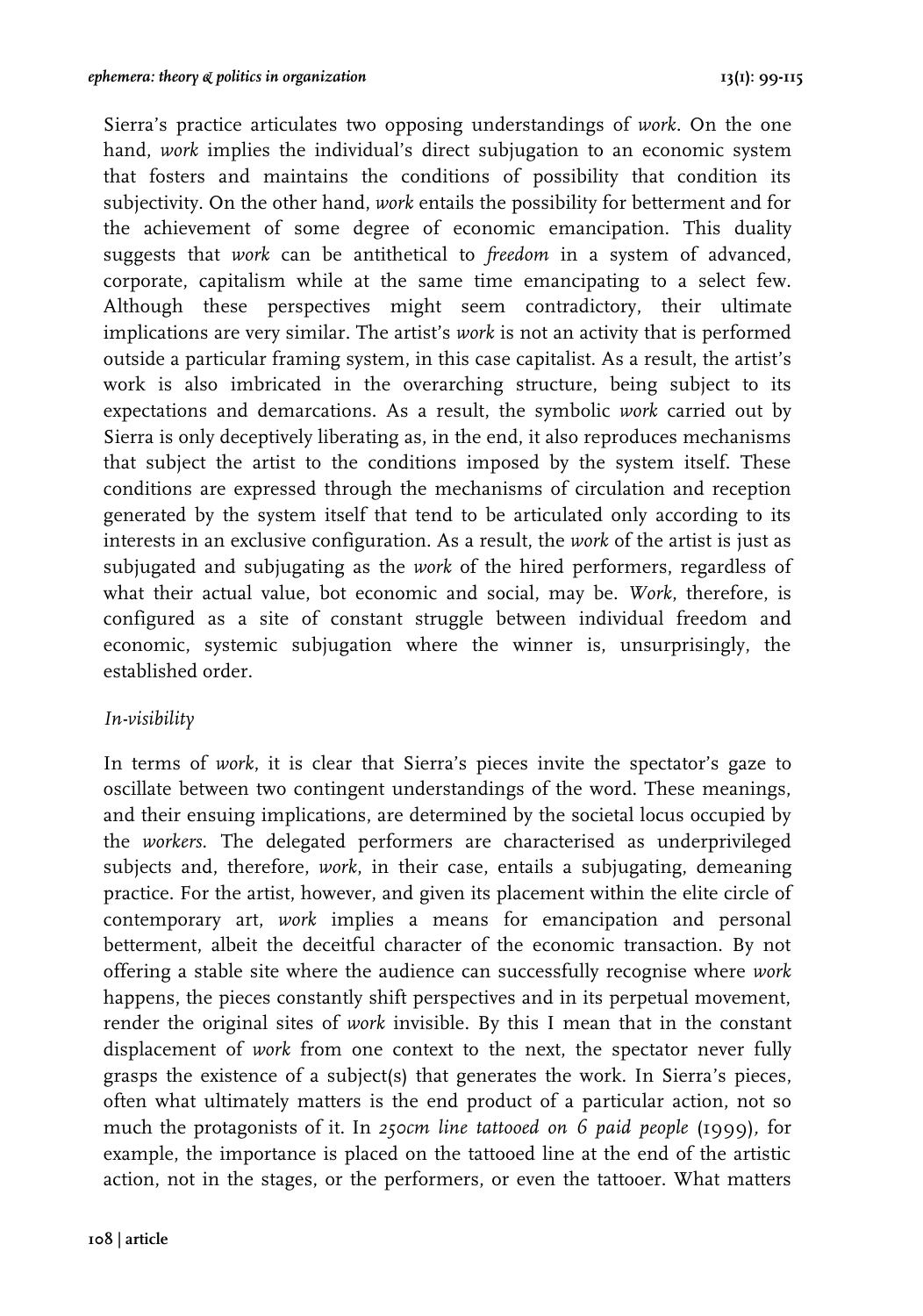here is that an actual 250cm line was inscribed in the backs of 6 paid individuals, not the individuals themselves, nor the executioner of the line.

Similarly, in *Workers who cannot be paid...*, or *24 blocks,* the artist also emphasises the 'product' over the sites of its production. In the case of *Workers who cannot be paid...*, the emphasis is placed on the actual hiding of the participants, not on the particularities of the individual sitting in the boxes. Here the *participants* or the *delegated performers* are rendered socially invisible, devoid of any identitarian features, lacking of any sense of individuality. In the case of *24 blocks,* the actual *artwork*, as described by the artist, consisted of the static blocks placed in the gallery space surrounded by detritus, candy wrappers and soda containers, left behind by the workers. The piece, therefore, highlighted the traces of the *work* performed by the delegated spectators yet in no way addressed the workers, or their *work*, directly. Quite the opposite, in this *work* the workers are not even present or mentioned, all we have are the indexical traces left by their *work:* the *artwork.* Under this understanding, the *work* carried out by Sierra's workers, underlines their existence while simultaneously stripping them from any sense individuality. This way, the delegated actors are always physically present in Sierra's pieces (as means to an end) yet always absent in their specificity (as particular, individual, named, subjects).

A similar process of invisibilisation also happens at the level of the artist's *work*. As we have seen, the majority of his pieces do not include the artist: in many cases, they don't even mention his existence unless it is revealed through the conventional method of gallery labels. In his description for the pieces, for example, he successfully removes himself from any direct action, either to be tattooed or to participate in the constant displacement of concrete blocks. In the cases where he is mentioned, as in *Obstruction of a freeway with a truck's trailer*  (1998)*,* the artist's participation is described as a premise for the realisation of the piece but not as the piece itself. In this sense, the artist is located in a suspended space beyond the actual work of art, outside of the artistic action. But what is it, exactly, that Santiago Sierra does as an artist? As mentioned before, his role is better understood as that of a coordinator or director who is involved in the project from a distance. By determining the instructions for the pieces, he provides the general conditions for the work according to his needs and desires. As a result, Sierra, the artist, is located as a necessary premise for the realisation of a particular work, as the provider for the structure of its development and enactment, but not as a necessary actor in the piece. Sierra's *work* also happens during the fulfilment of a particular task assigned to a hired performer. At this stage, the artist wears the hat of documenter, maintaining a critical distance from the ephemeral action and registering in posterity. Here, the artist's role, although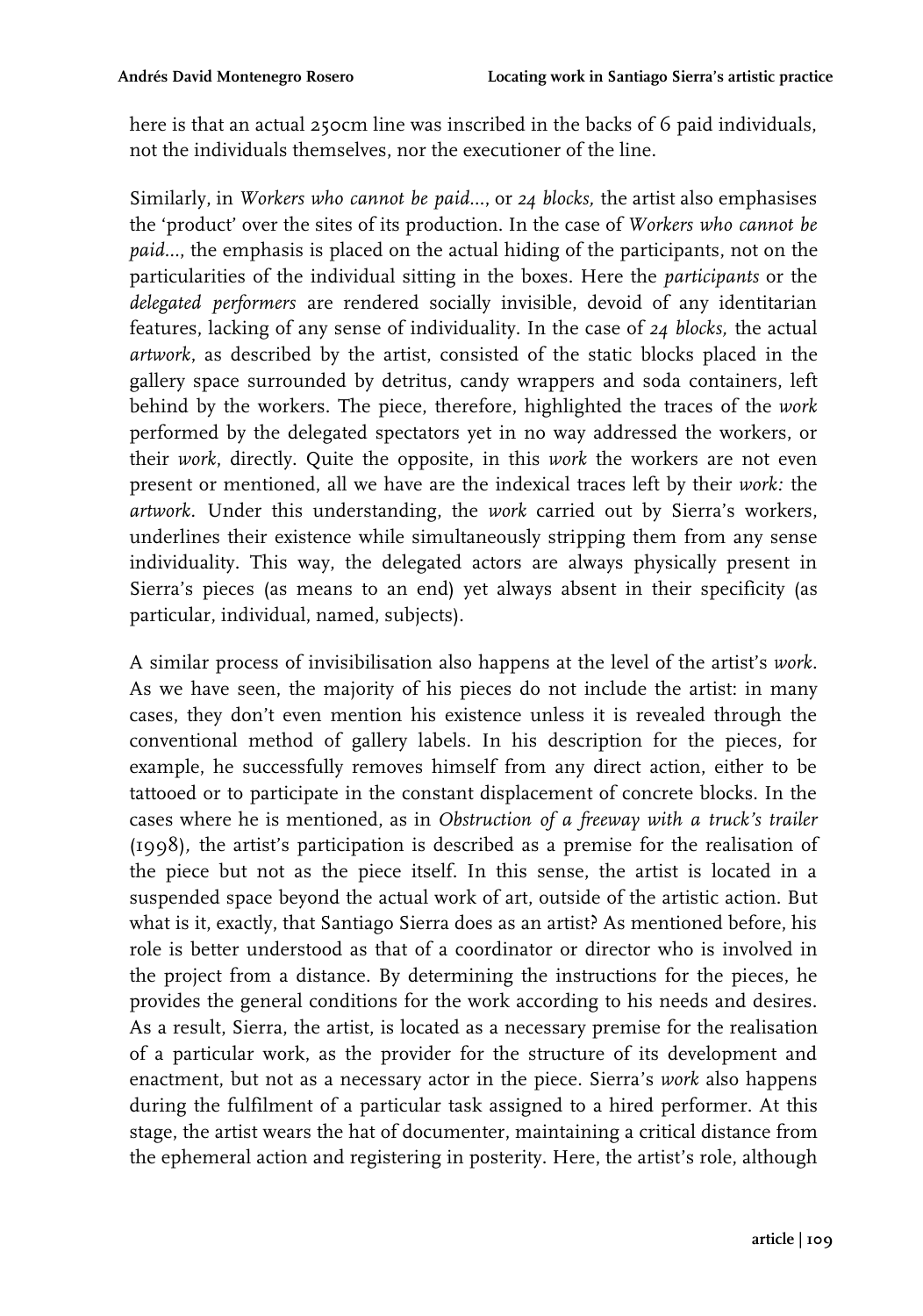more physically involved with the realisation of the piece, still remains outside the work, detached from its intrinsic operations and implications.

Yet, in Sierra's practice, there is still another kind of *work* performed by the artist. This kind of *work* is carried out after the documentation of a delegated action and implies the actual, physical, production of the *artwork* as finished merchandise ready for economic circulation. This kind of work is much more 'conventional', as it requires the selection of images, the editing of a video, or the production of a photograph. In this case, the artist's role is fundamental for the actual production of a finished *artwork*, given that neither the delegated performers, nor the spectators of the live action, are the ones producing the commercial product that is an *artwork*. At this stage, the artist is directly involved in the completion of an artistic object, either a photograph, or a video or archival material; furthermore, it is constituted as essential for the successful completion of a piece. As a result, the role of the artist seems to be emphasised when the artistic product needs to be validated as an object of symbolic value worthy of widespread circulation and completely disregarded as 'setting up' the conditions of possibility for the enactment of a piece. The *work* of the artist is rendered as ambivalent or phantasmagorical, ignored at the beginning of the process of creating an artwork yet highly recognised at the end. Similar to the actual individuals in *Workers who cannot be paid...,* the artist, in Santiago Sierra's practice, is hidden yet his presence felt throughout his pieces. As Pilar Vilela Mascaró argues: 'In this case, the crux of the statement is that the value of this particular thing is not a result of the work of the person who has been directly hired to do it (her, here, now); but of the work of *some one, somewhere* else who, by definition, within capitalism, and in relation to commodities, becomes invisible' (2008a: 23).

# *Art/iculating a critique of capital*

If the role of the artist and the performers constantly fluctuates between an active participant and a disenfranchised instrument, what, then, is at *work* in Sierra's practice? The strategy of invisibilisation of the subjects that are required for the production of an artistic object conceals the real intentions behind Sierra's pieces, that is, the revealing of the economic conditions of possibility that frame and characterise a particular situation as directly correspondent with practices of individual subjugation. In his practice, certain contextual situations, such as unemployed immigrants in Germany or unemployed Tzotzil women in Mexico, are treated as 'readymade' elements; as given units within the current state of affairs. By this I mean that 'Sierra's work does not make "real issues" visible, because it counts on the visibility of the issues that it deals with as being already given, as determinate configurations' (Vilela Mascaró, 2008a: 31). As argued earlier, everybody knows that there are large sectors of unemployment, not only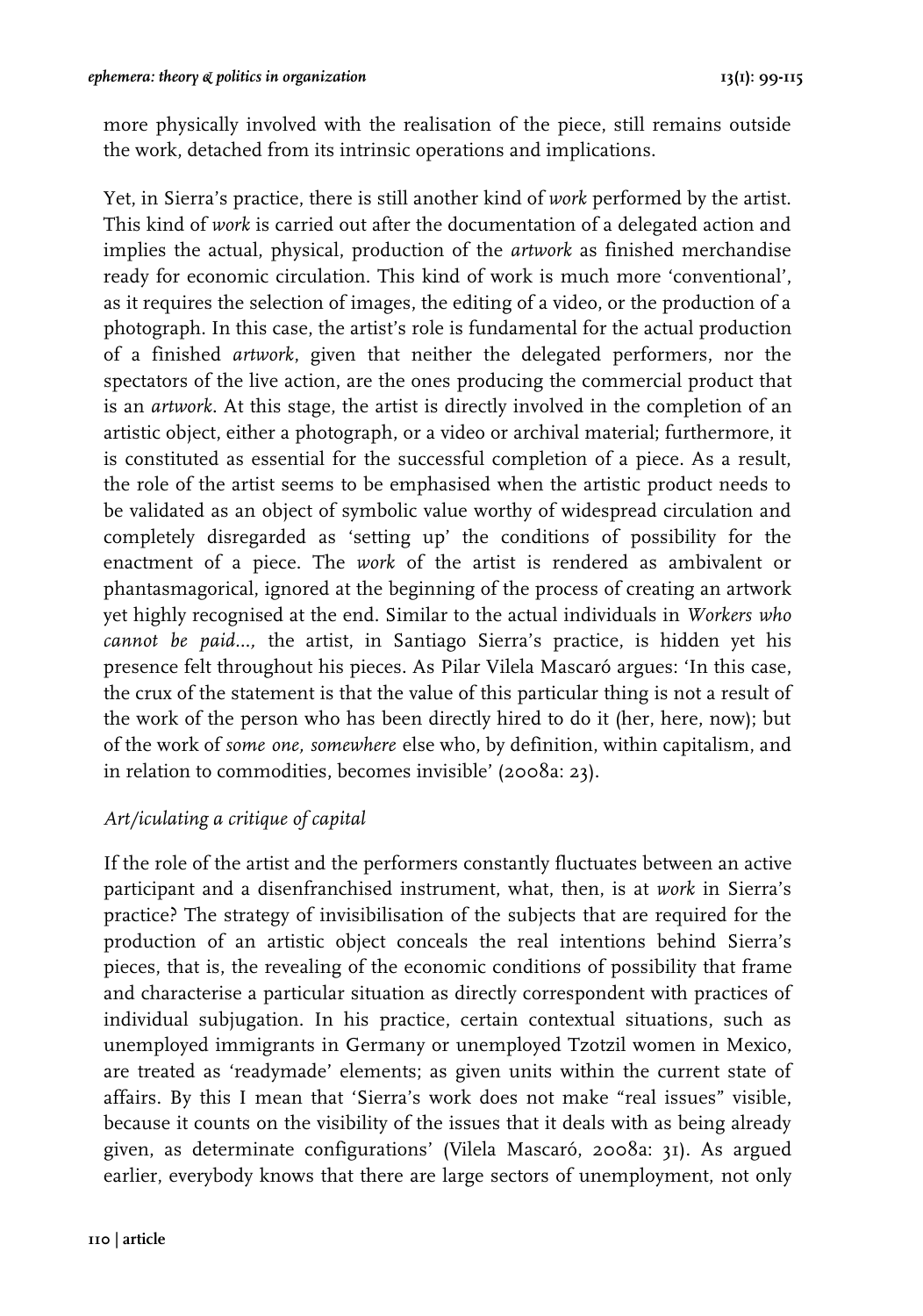in Germany or Mexico, but throughout the world and that, for the most part, the people that compose this sector are immigrants. For Sierra, these underprivileged situations are highly 'formed and codified spaces and situations' (ibid.), which are instrumentalised by the artist (he, literally, objectifies them), and uses them a tool or a mechanism for questioning the larger logic of capital exchange.

For example, *Sumisión (formerly word of fire)* (2006-2007)*,* addresses its immediate surroundings, by identifying a problematic zone in Anapra, while at the same time addressing the larger economic relationship between Mexico and the United States. Furthermore, the piece also commented on the hierarchical relation established between the Global North and the Global South and the exclusionary practices enacted by the dominating party. In this sense, the situation in which Sierra operates, whatever lies outside of the artwork and the artworld, the contextual social, economic, racial specificities of a site, for example, are appropriated and refabricated as 'something (al)readymade' (Vilela Mascaró, 2008a: 21); as something 'real', already given, that instead of being analysed in its intricacies should be deployed for the critical analysis of the macro-narrative that created, maintained and validated it. As Vilela Mascaró says in reference to *21 anthropomorphic modules made by the people of Sulabh, International* (2005-2006): 'The scavengers were already scavengers and the shit was already shit before and independently of the *21 Modules*' (2008a: 21).

Understanding contextual conditions as 'social readymades', allows the artist to critically engage the way in which these are articulated and configured by a more pervasive, yet deceitful, system of control: capitalism. For Sierra, advanced capitalism provides the frame for the operation of all realms of life, from *work* to *leisure.* In this sense, his practice tries to trace the ways through which capitalist interests and desires are transformed and transplanted into other realms, be it social or artistic locations. Understanding art as a merchandise, his works activate the different locations where they are enacted and circulated (microcontext and macro-narratives) and make evident their symbiotic imbrication with the prevailing economic system.

Capitalism, according to Sierra, is a violent, exclusive, repressive, hierarchical, alienating (Martínez, 2003: 17), exploitative, pervasive and all-encompassing system of control (Wagner, 2006: 31-33). *Economical study on the skin of Caracans* (2006, hereafter *Economical study*) is a good example of the artist's exploration into the reach and power of money. For this work the artist photographed the back of 10 persons who claimed to have zero dollars, the back of 10 persons who claimed to have a thousand dollars, and the back of 10 persons who claimed to have a million dollars. From each group, the artist extracted a medium tone in a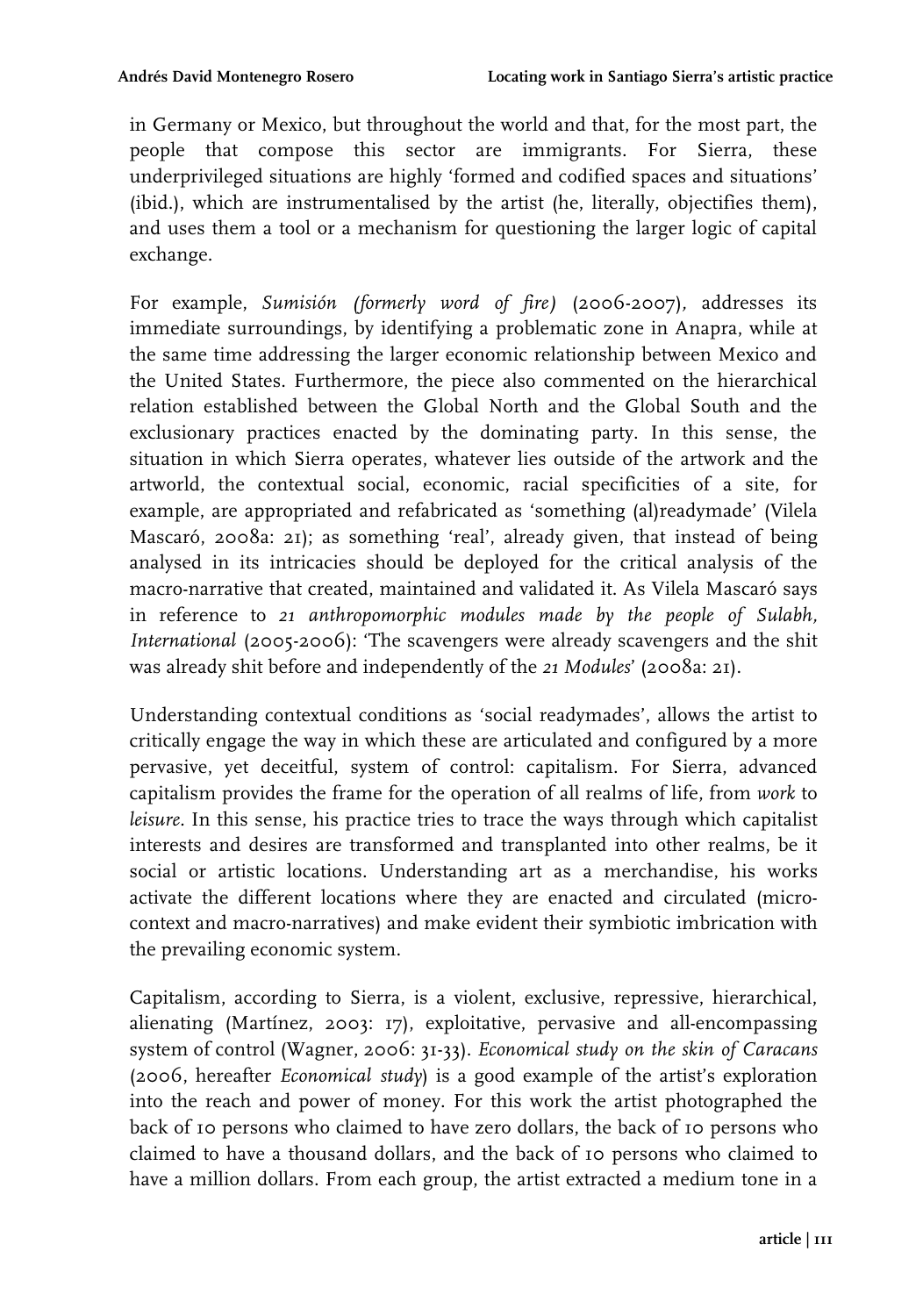greyscale that represented the average amount of money owned by the average person in each group. From this average, the economic values of pure black and white were calculated; the value of 'true' black was -2106 dollars while the value of 'true' white was 11,548,415 (Sierra, 2011). Exhibited for the Sala Mendoza, a neuralgic site for contemporary artistic practice in Venezuela, the piece brought into the gallery space a sociological and statistical strategy (San Martín, 2007: 71) reminiscent of Conceptual Art practices such as Hila and Becker's study of rural United States that deconstructed the relationship between race and economic access. In the case of Caracas, Sierra demonstrates the privilege associated with white skins and the underprivileged connotation of darker skins in actual financial terms. As a result, *Economical study,* on the one hand, bears witness to the permeating and extensive character of capital in a determined society. Everything and everyone can be classified according to bank statements, from the most dominant to the most underprivileged. On the other, it reveals the hierarchical nature of capitalist exchanges where, through its historical configuration, there are clear racial divisions between the economically, and therefore socially, powerful and the powerless. *Economical study*, critically engages the prevalence and ubiquity of money as a symbol for larger capitalists exchanges. As San Martín argued:

'the one in Caracas (*Economical study on the skin of Caracans)* pointed at the whitening ability of money and the self-exclusion of the economic elite from reproductive exchanges. It was a document that dismantled the Creole lie of a perfect racial integration in Venezuela and highlighted the actual presence of an excluding chiaroscuro in the life of Caracans. (San Martín, 2007: 71)

*Hiring and arrangement of 30 workers in relation to their skin colour* (2002), carried out a similar exploration to *Economical study.* Instead of focusing on the context of Caracas, this piece critically engaged the economic specificities of a city in the so-called 'developed world', the city of Vienna. As mentioned before, for the piece the artist hired and arranged 30 workers according to their skin colour and staged a live racial palette in the gallery space. Contrary to the Caracas piece, the Vienna work emphasised the various degrees of skin colour of the underprivileged sector of Viennese economic life. In this sense, the work was not aimed at denuding the 'whitening ability of money', but of demonstrating how in Vienna, the economically marginalised are not a group easily recognised by a particular race but that, in the context of the city, the work 'documented the variety and width of the "palette" that immigration has made available for Austrian business persons, from the clear Caucasians coming from the Slavic countries to the darker hues from sub-Saharan Africa' (San Martín, 2007: 71).

As a result, the work problematises the assumption that economic marginalization has a direct racial correspondent (non-white) and asserts that, at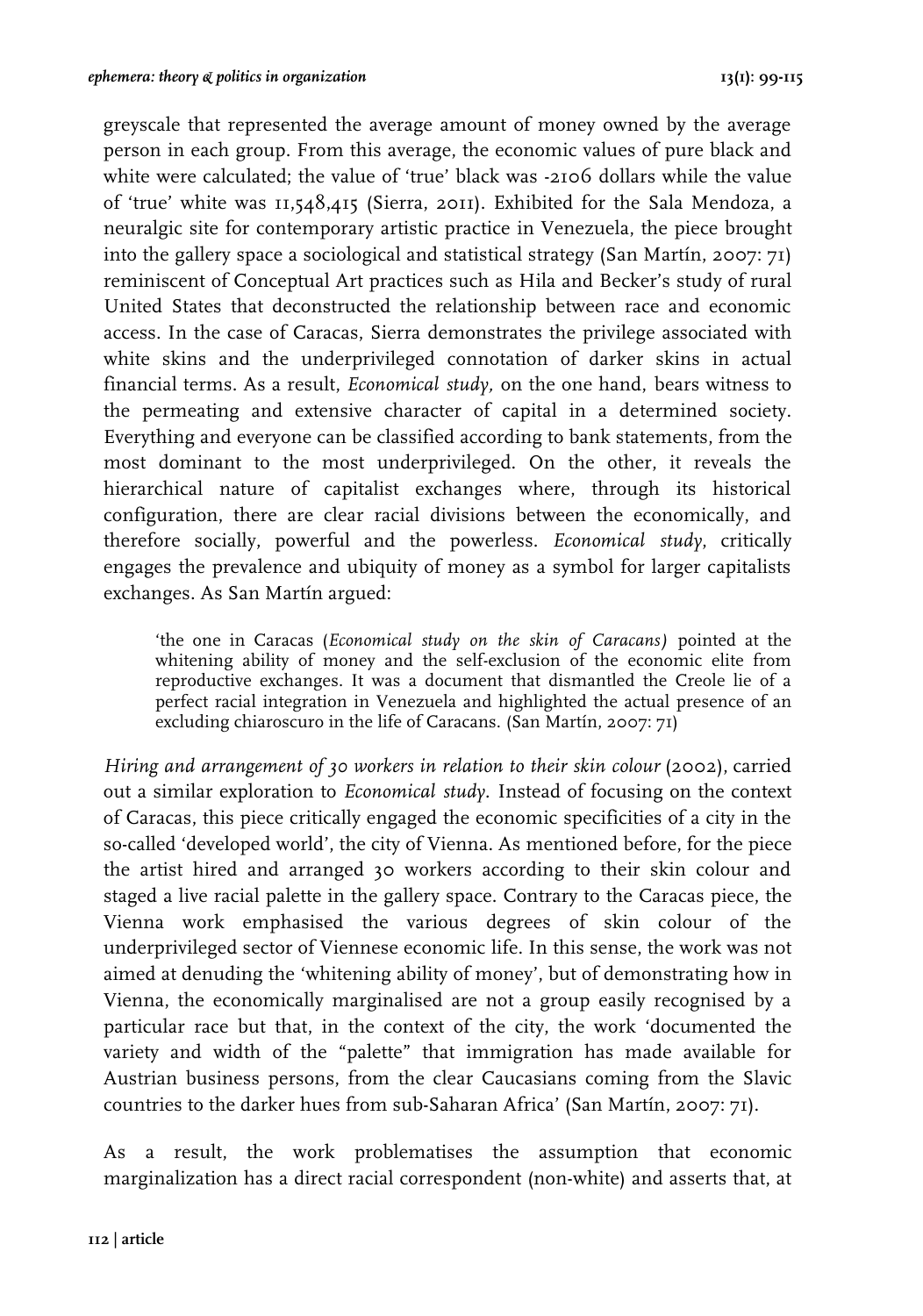least in the conditions imposed by Vienna, the problem of economic exclusion has more to do with illegal migration and border-crossings than with skin tonalities. In this sense, the work demonstrates how Capitalism created underprivileged sectors that are completely site-specific but that are configured following a universalist, all-encompassing capitalist logic. In that sense, the excluded presented by both works are different social groups, one characterised by race and the other one by illegal immigration, that have been, paradoxically, framed and nurtured by the same rules of exploitation determined by the current system of global capitalism. Although very different in terms of interests and characteristics, both groups are located in the same place in relation to capitalism: at the margins and underneath.

Unlike many contemporary artists, Santiago Sierra's practice is not concerned with alleviating or bettering a conflictual situation. Unlike many of his peers, artists who believe that art can offer a glimpse outside of the state of affairs, or a poetic pause in our depressing everyday, Sierra explicitly denies art's potential as social activism and acknowledges art's complicity with the current system of capital exchange. In his practice, the spectator and the artist are not effectively disassembling or dismantling any hierarchical or exploitative systems, nor deploying an emancipatory mechanism, nor involved in processes of activations of political agency. By avoiding to 'give a voice to the underprivileged' or to 'propose new modes of sociability' (Vilela Mascaró, 2008b: 9), Sierra's works strip art of its supposed 'moral superiority' (Schneider, 2004: 38); they 'undo(ne) the halo of humanist moral purity around the making of art' (Medina, 2009: 187). Sierra argues: 'Art is like a pretentious furniture store or a complicated jewel. It might be a complex jewel, but first and foremost it is a luxury object' (Mircan, 2006: 17).

To understand art as directly collaborative of economical and cultural coercive practices has deep implications for both the societal locus of the artist, as a producer of consumer goods, and the spectator's location, as a receptor of those economic products. The fact that art is described as the practice that produces and circulates luxury objects, implies that both the artist and the spectator have access to these products and circulatory platforms. This, in its turn, entails that they belong to a specific social group with access to, both, the spaces and the objects 'pushed' by this cultural industry. In this sense, both artist and spectator are located within a specific social group that, according to Sierra, 'is not the whole of society, but only its superior body - let's call it the most favoured classes, the ones that offer employment.' (Mircan, 2006: 17). Under this rubric, both the producer and receptor of the artistic object or event, are described by the artist as 'well-educated people, people who belong, at least, to a cultural elite'(Wagner, 2006: 17); or as 'the social group that is on top. On top globally, and on top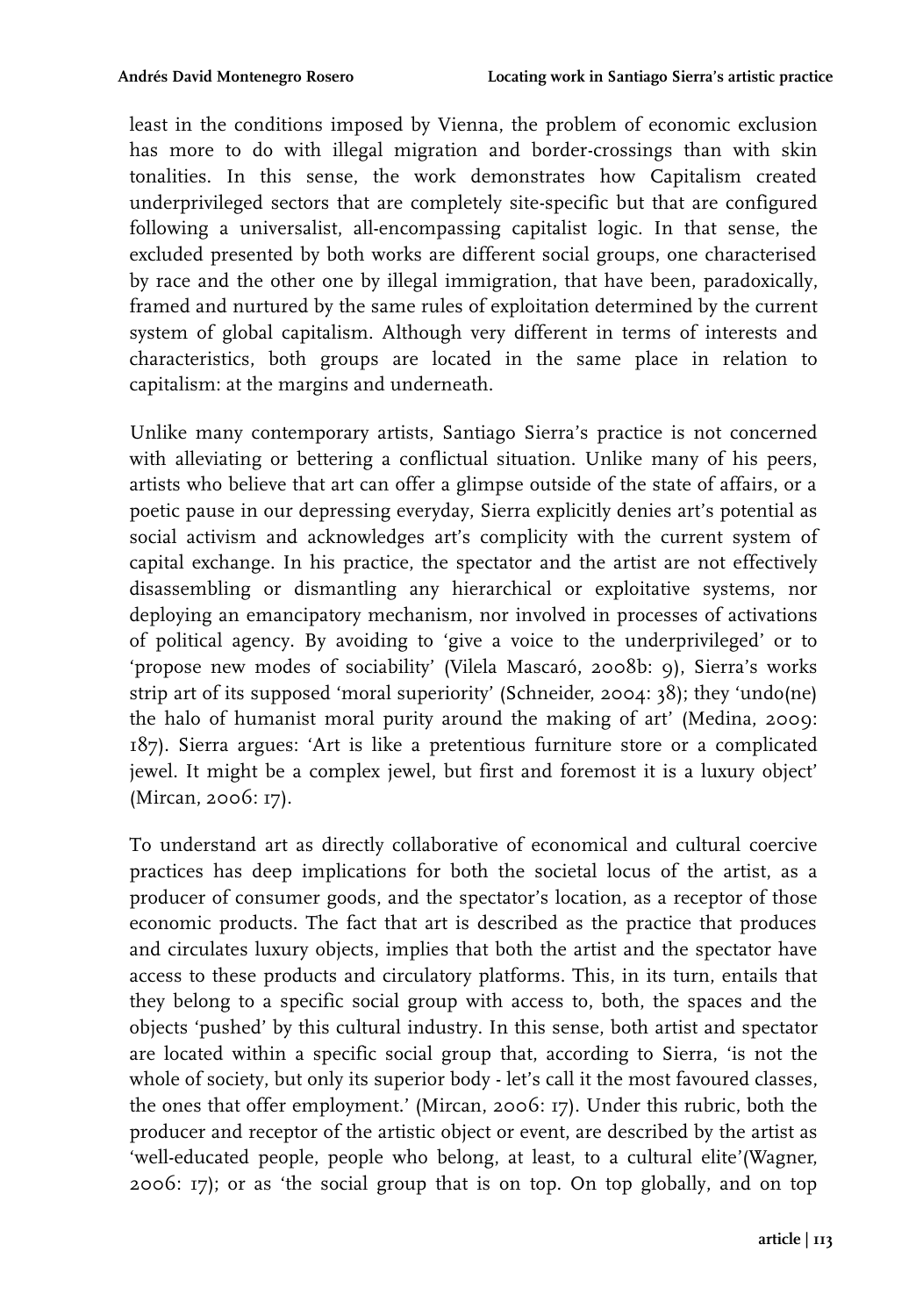locally' (Wagner, 2006: 17). Art, under Santiago Sierra's perspective, circulates only in the highly specialised elites of contemporary capitalist society. As a result, and because of this direct complicity with the system of commodity exchange, art, for Sierra, has absolutely no potentiality for changing, altering or subverting the current state of affairs of, either, a particular micro-context, or the hegemonic, universal macro-narratives.

Given that art is created and circulated within a very exclusive field, both economically and intellectually, it is limited to this particular location, the geography traced by the circulation of both artistic products and ideas surrounding it. Under this understanding, art's limits are constructed and delimited by the displacements of both objects and art ideas within a field. Art, therefore, cannot offer a perspective beyond the conditions that construct it: it cannot provide an emancipatory function if it is configured by subjugating procedures and mechanisms. This means that, for example, given art's deep connection with capitalist interests, in the form of collections, auctions and institutional/national support, art is condemned to repeat the same exploitative relations that had previously configured it. In this sense, art, even the most radical art, only feeds into the cycle of insatiable cultural consumption fostered and maintained by a very small elite. This implies that art plays no political role in the pursuit of emancipation and freedom, and therefore, that Santiago Sierra's works are nothing but the confirmation of a current state of affairs, not a possibility for a new system, or a hope for a better, or different, present and future. In his pieces reality, the artworld, are understood as being configured and delimited by economic transactions that are ultimately physical expressions of subjugating ideological relations.

### **references**

Bishop, C. (2004) 'Antagonism and relational aesthetics', *October*, 110(Fall): 51-79.

Bishop, C. (2010) 'Cuaderno: Performance delegada: Subcontratar la autenticidad', *Revista Otra Parte,* 22. [http://www.revistaotraparte.com/nffl-22-verano-2010-2011/cuaderno-performance-delegada-subcontratar-la-autenticidad]

Bourriaud, N. (1998) *Relational aesthetics*. Dijon: Le Presse Du Reel.

Coulter-Smith, G. (2009) *Deconstructing installation art*. Madrid: Revista Brumaria.

Jackson, S. (2011) *Social works: Performing art, supporting publics*. New York: Routledge.

Kester, G. (2004) *Conversation pieces: Community and communication in modern art*. Berkeley: University of California.

Longoni, A. (2008) 'Action art in Argentina from 1960: The body (ex)posed', in D. Cullen (ed.) *Arte no es vida: Actions by Artists of the Americas, 1960-2000.* New York: El Museo del Barrio.

Martin, S. (2007) 'Critique of relational aesthetics', *Third Text,* 21(4): 369-386.